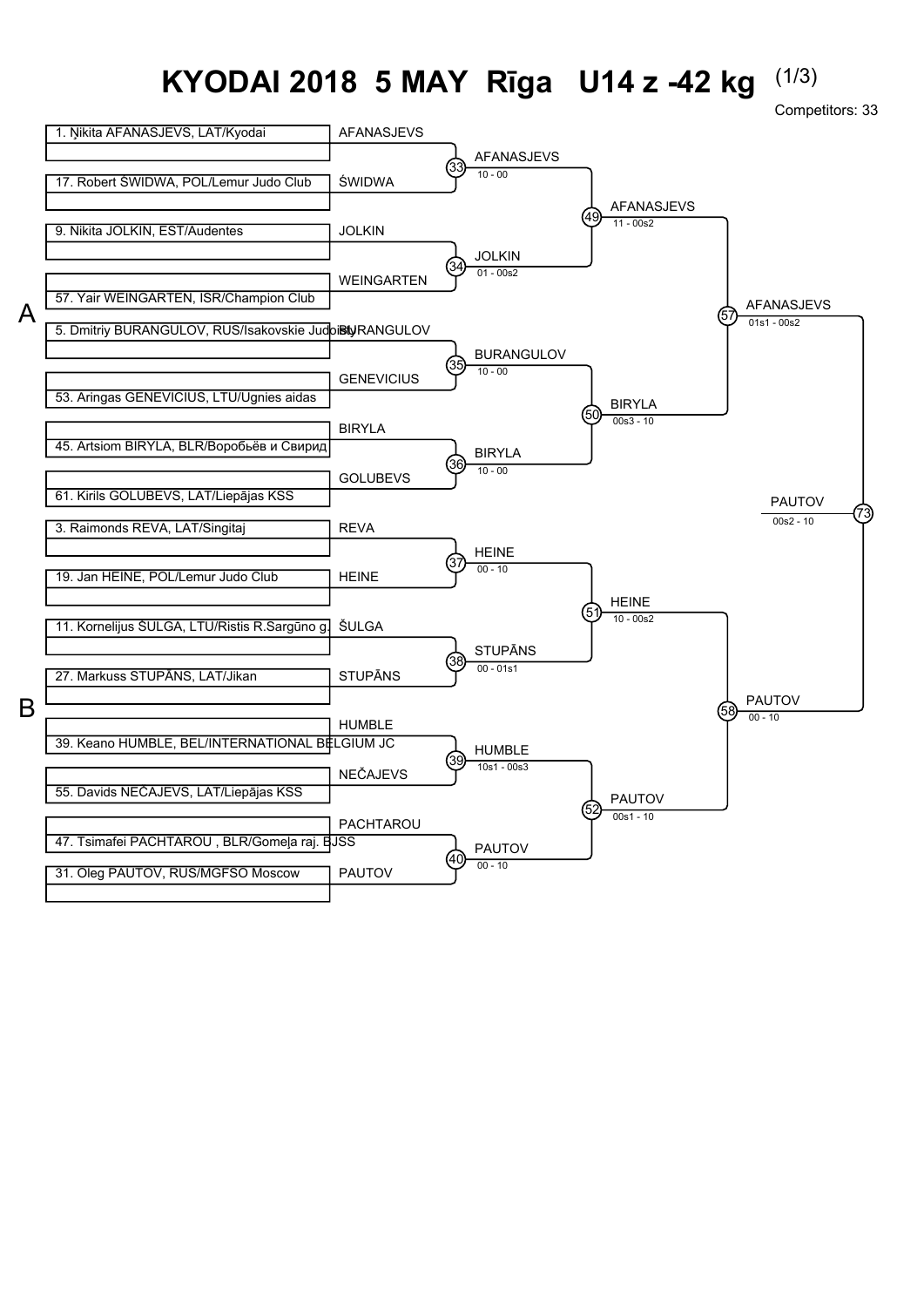## **KYODAI 2018 5 MAY Rīga U14 z -42 kg** (2/3)

Competitors: 33